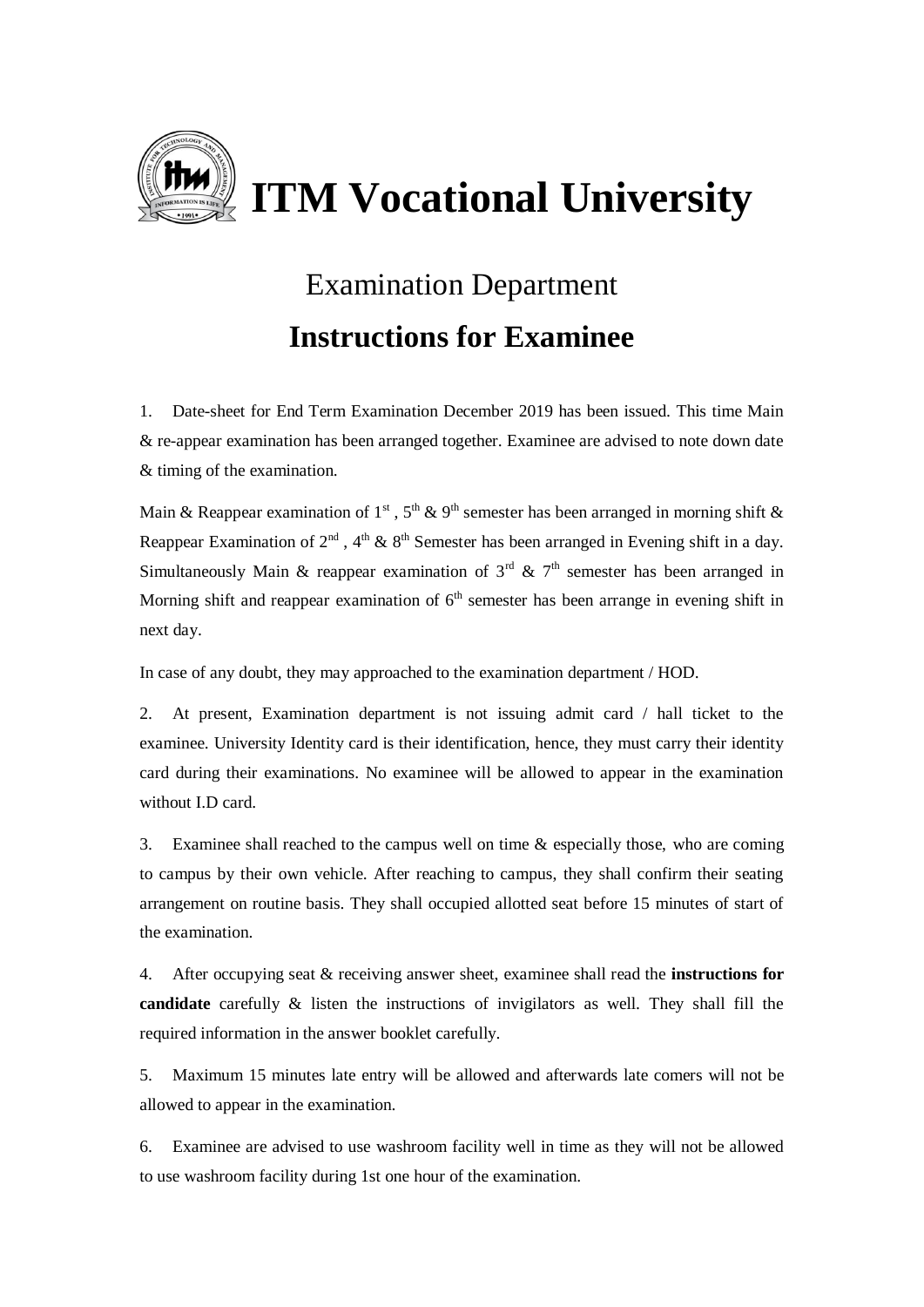7. Examinee shall not involved themselves in Unfair Practice, especially, keeping Unfair material in washroom. This is to inform to all examinee that all washroom & possible areas where unfair material may be kept, will be inspect immediately after start of examination  $\&$ found material (if, any) will be destroyed.

8. Examinee will not be allowed to exchange stationery or calculators etc. Only scientific calculators are allowed. Programming calculators are not allowed. Using Programming calculator will be understood equal to using Unfair Means.

9. After receiving the Question paper, examinee must ensure that they have been supplied correct question paper.

10. Examinee shall not complained about context of Question paper that it has not been taught to them & shall not ask the invigilator to call the faculty of that particular question paper. Question paper has been set by the external examiners based on complete syllabus.

11. Examinee shall not forget to fill information in attendance sheet. In case of missing of information, their result may be withheld.

**12.** Examinee will be allowed to take only writing material inside the examination room e.g. writing board, pen, pencil, geometry box, eraser, sharpener, scientific calculator. Mobile phone, smart watches, reading material, any electronic device, eating material or beverages are strictly prohibited in the examination room.

**Examinee will not be allowed to keep their bags inside the examination room & can keep it outside of the examination room. ITMVU will not be responsible for lost of anything. It is advisable not to carry expensive mobile phones, watches, excess cash into the campus.** 

13. Examinee shall ensure to submit answer sheet to the invigilator before leaving the examination room. In any circumstances, they shall not take answer sheet with them. In violation of such cases, F.I.R may be lodged against examinee.

14. As soon as examinee hand over their answer sheet to the invigilator, they shall leave the dome area / examination area immediately & their re-entry is not allowed. They will not be allowed to go to Account department / Placement department / Registrar Office /Examination department / Faculty Staff office during examination timing.

15. Once submitted answer sheet will not be return to the examinee for editing or adding something, hence, they shall submitted their answer to the invigilator after verifying everything.

16. Examinee are required to maintain the absolute silence in & out side of examination room.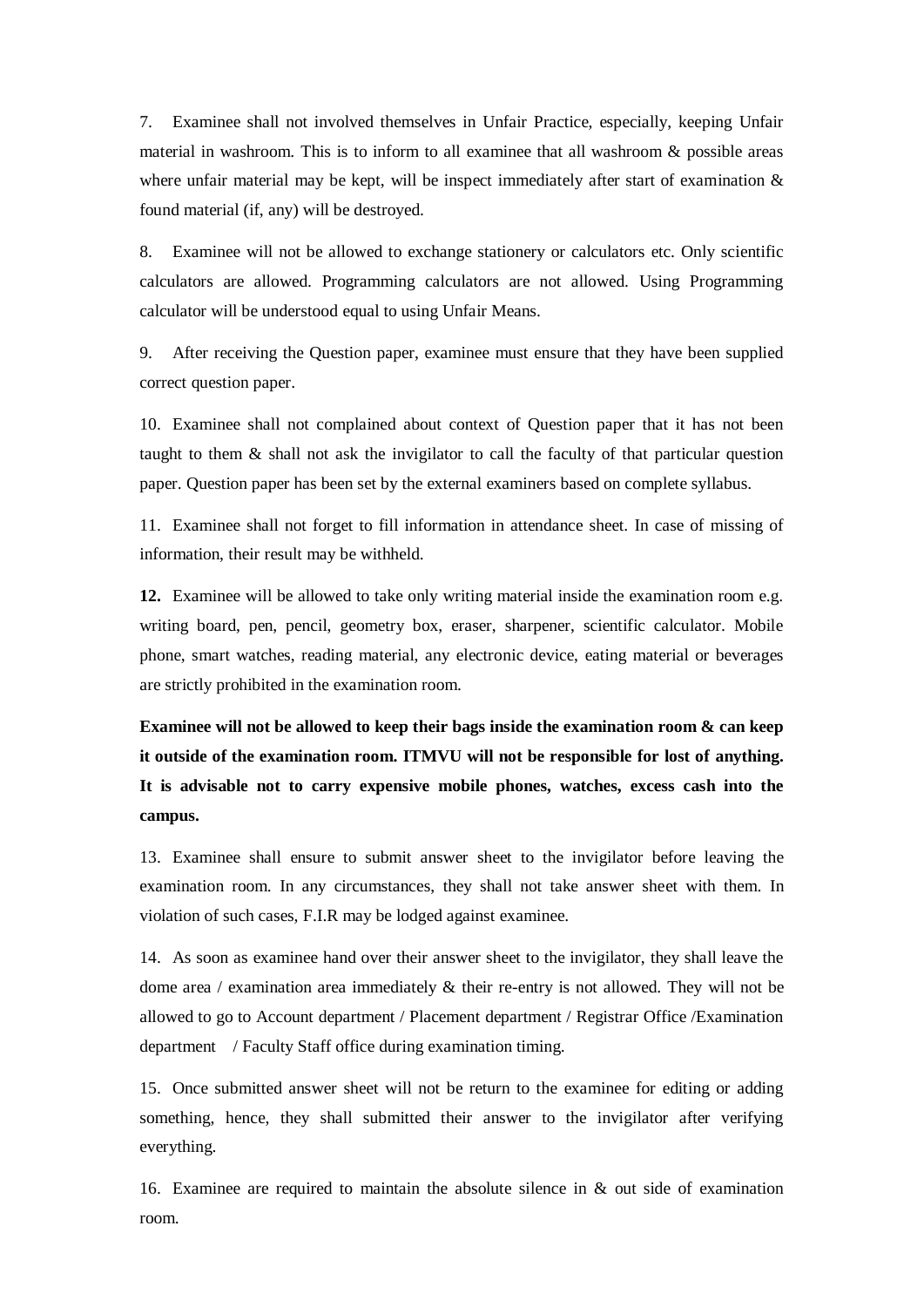17. Writing anything on the question paper is prohibited except their complete roll number / enrollment number (as per ID card).

> **Assistant Registrar Examination**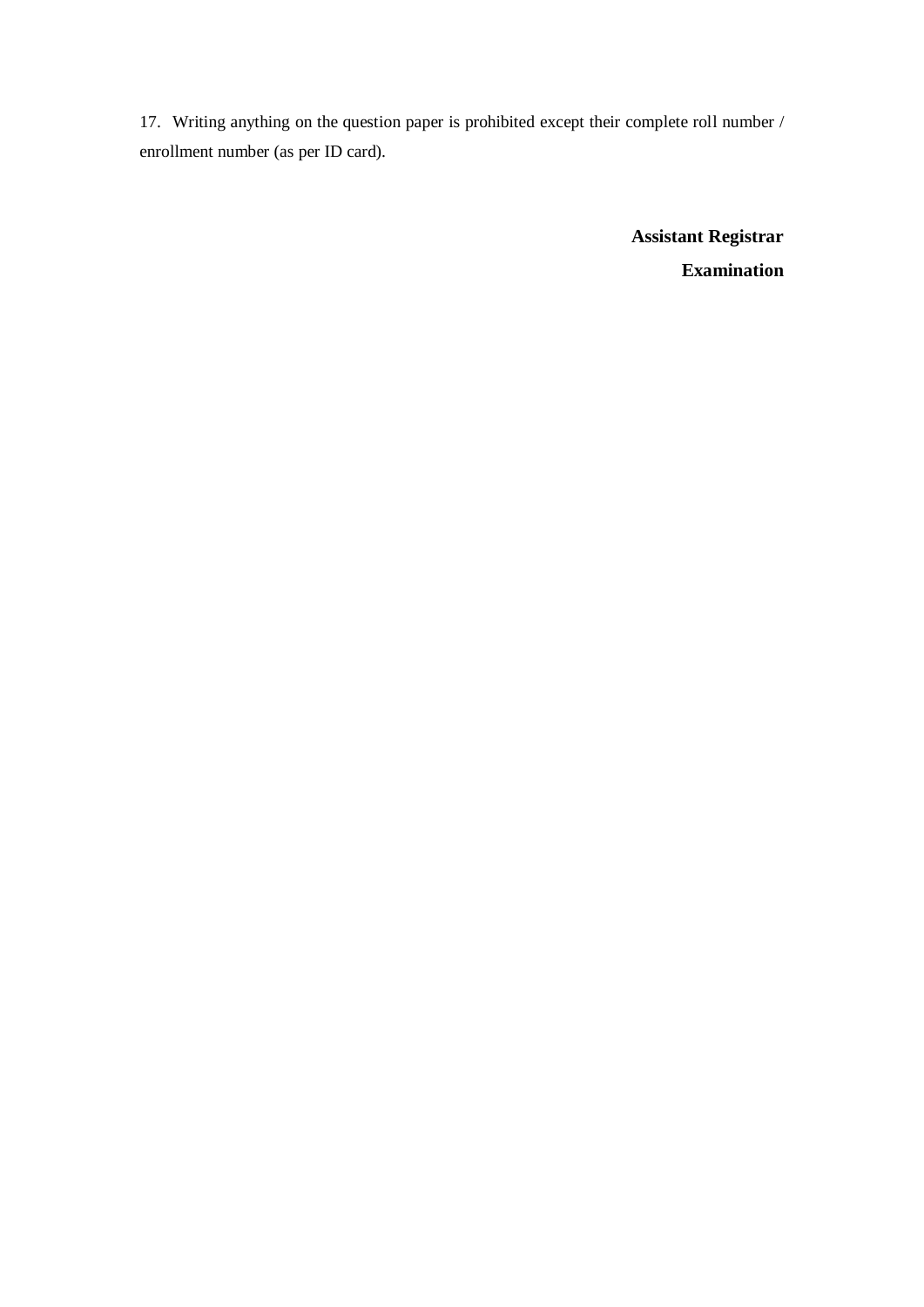## **ITM Vocational University, Vadodara Website: https://www.itm.ac.in** Date Sheet End Term Examination December-2019 (Regular) **1st Semester (Executive MBA)**

| Date                   | Timing                                   | <b>Course</b><br>Code | <b>Course Name</b>                   |
|------------------------|------------------------------------------|-----------------------|--------------------------------------|
| 21/12/2019<br>Saturday | $05:00 \text{ pm}$ to $07:00 \text{ pm}$ | <b>ECN811</b>         | Basics of Economics                  |
| 22/12/2019<br>Sunday   | $10:00$ am to $12:00$ noon               | <b>HRM811</b>         | Organizational Behaviour             |
|                        | $02:00 \text{ pm}$ to $04:00 \text{ pm}$ | <b>FIN811</b>         | Business Maths & Statistics          |
| 28/12/2019<br>Saturday | $10:00$ am to $12:00$ noon               | ACC811                | <b>Basics of Accounting</b>          |
| 29/12/2019<br>Sunday   | $10:00$ am to $12:00$ noon               | MGT812                | Principles & Practices of Management |
|                        | $02:00 \text{ pm}$ to $04:00 \text{ pm}$ | <b>MGT813</b>         | Problem Framing                      |

**Note:**

1. Student shall entered in the examination room 15 minutes before the start of exam.

2. Any electronics device Such as Smart / Digital Watches, mobile phones, Bluetooth devices, head phones (including micro & wireless), buttonhole cameras, scanner, storage devices, I-Pod, Pager / etc. are not allowed in the examination room.

3. Above date sheet is available on University Notice Board also.

**Asst. Registrar (Exam)**